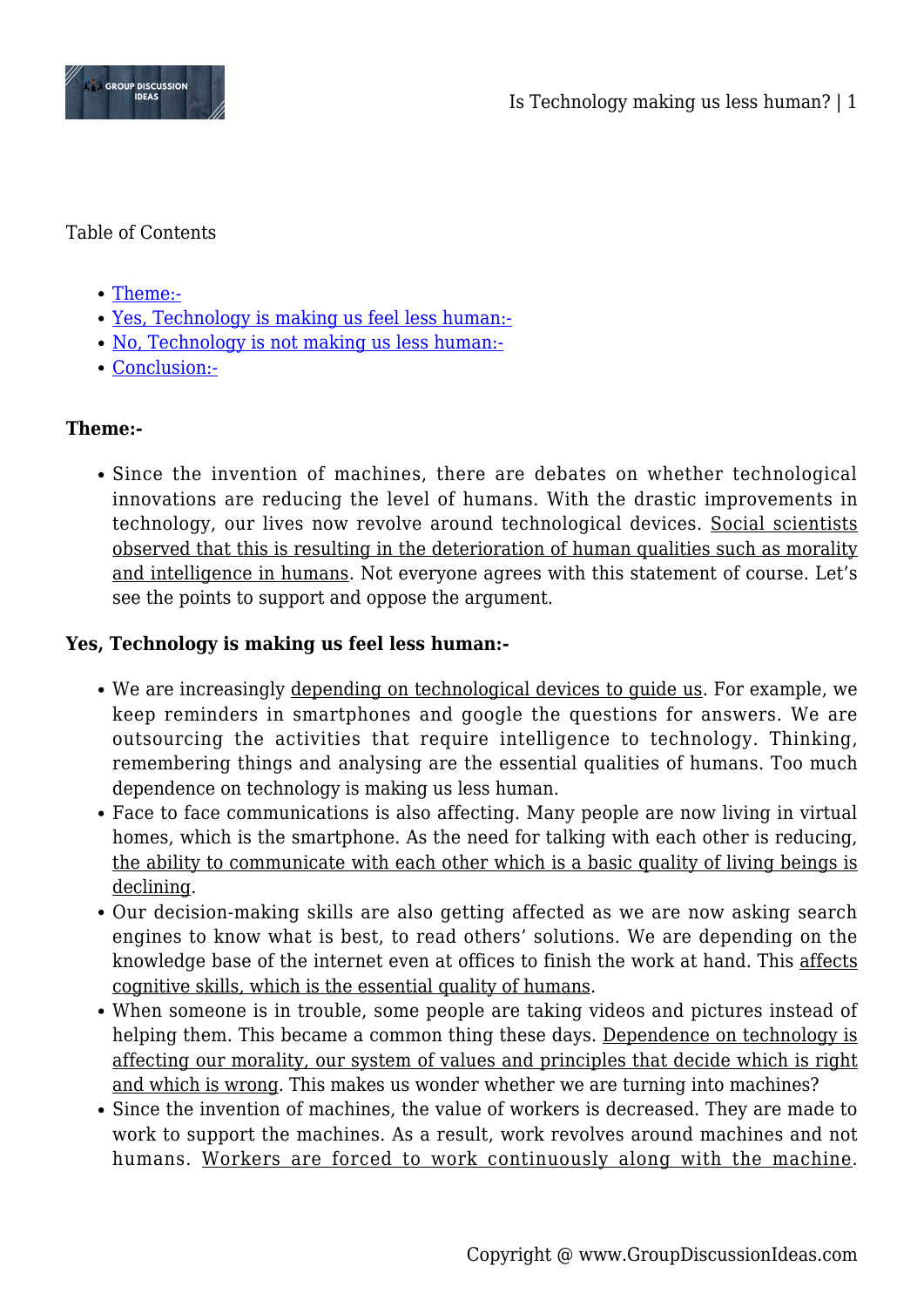

Industrialisation increased work hours. Workers faced inhuman conditions. Humans cannot work and focus continuously like machines. Fast forward to today, we have technological devices to check how many hours we actually work. Some companies want to be connected 24 hours a day through emails and messages. This makes people feel less human.

- Some companies are building strategies to use their apps for a longer time, to keep us addicted to their apps and devices so that they can show advertisements to us. And also they can use our data to manipulate our decisions for their profits. These strategies are turning humans into just targets.
- People are now engaging in trolling and cyberbullying. Hiding behind devices is giving them the courage to harass other people, which they may not do face-to-face. This is the deterioration of moral values.

## **No, Technology is not making us less human:-**

- Using technology, people are maintaining and improving relationships with their friends, family and relatives. Many people are also connecting with each other to help the needy and to inspire each other. So, now we have better tools to build human connections.
- Technology is enabling us to work from home. This facility is helping employers to be more understanding towards employees. Many companies are now adding elements to work culture with the help of technology to make employees feel important.

## **Conclusion:-**

Technology is a double-edged sword. If we allow, it may turn us into its slaves. It's up to us to not let it make us feel less human. Technology is just a tool, and we need to trust our abilities more than machines. In developed countries, people are asking for their right to disconnect so that they can keep their mind off from work. Companies are now adding elements to work culture to make employees feel important. This is a progressive thing and a step towards designing a world where people comes first.

[crowdsignal poll=10381355]

## **Your Turn…**

What are your thoughts on this topic? Do you think technology is making us less human? Express your views through the comment section below. And subscribe to our blog to read answers to the trending GD topics.